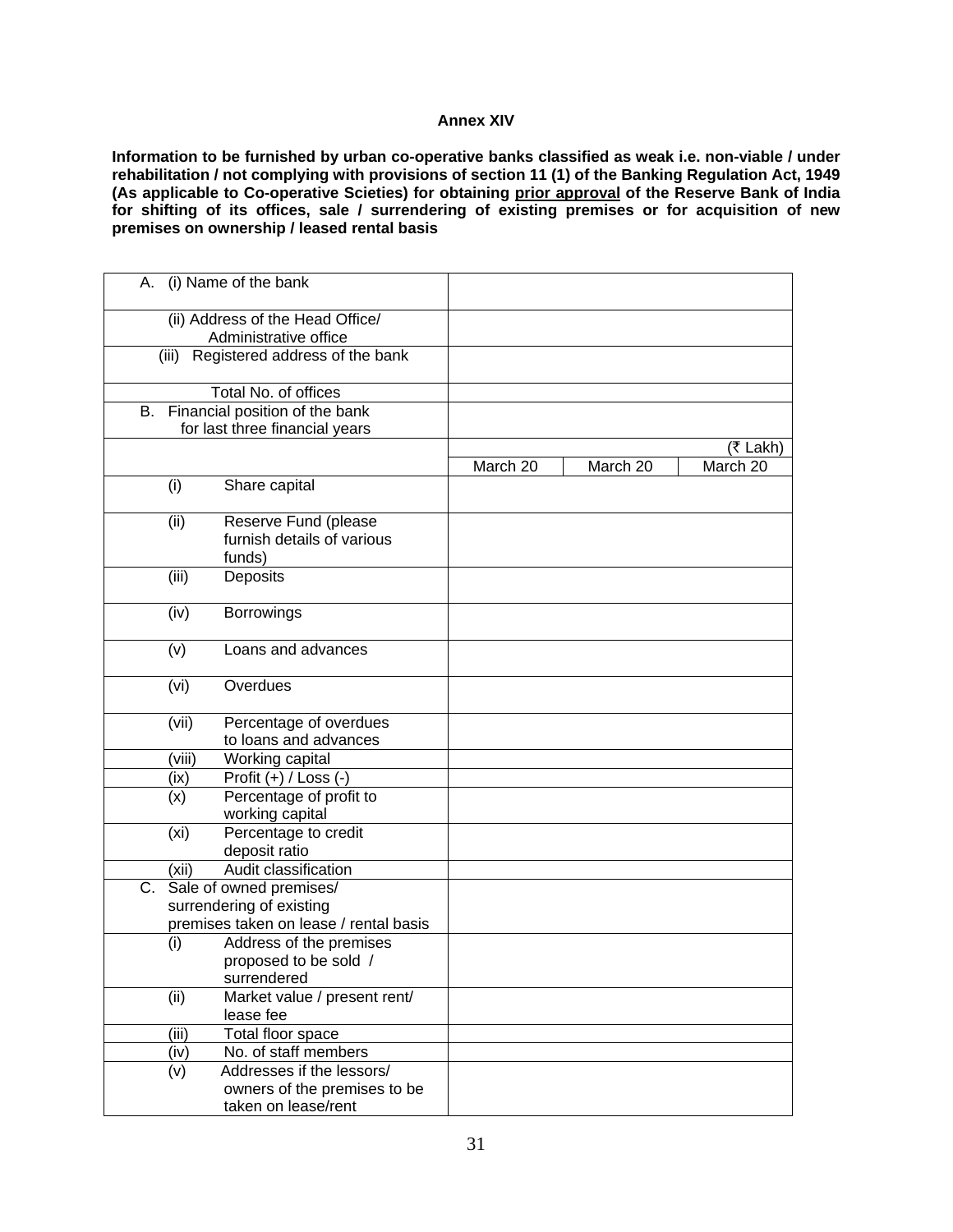| Whether any of the bank's<br>(vi)                                     |          |
|-----------------------------------------------------------------------|----------|
| board members or their                                                |          |
| relatives have financial                                              |          |
| interest in leased/rented                                             |          |
| premises                                                              |          |
| Utilisation of the present<br>(vii)                                   |          |
| premises if retained after                                            |          |
| shifting.                                                             |          |
| (viii)<br>The<br>reasons for selling                                  | $\prime$ |
| surrendering                                                          |          |
| Acquisition of new premises on<br>D.                                  |          |
| ownership / lease/ rental basis                                       |          |
| (i) Name and address of the premises                                  |          |
| Name and address of owners<br>(ii)                                    |          |
| from whom premises / property                                         |          |
| is to be purchased / taken on                                         |          |
| lease or rental basis                                                 |          |
|                                                                       |          |
| Estimated cost / amount of<br>(iii)                                   |          |
| lease or rent / taxes etc.                                            |          |
| Actual floor space<br>(iv)                                            |          |
| (v)<br>Whether any director/office<br>bearers or their relatives have |          |
| financial interest in the premises                                    |          |
| Е<br>In case the sale / purchase of                                   |          |
| the premises at C&D above                                             |          |
| involves shifting of bank's office                                    |          |
| Name and address of the<br>(i)                                        |          |
| premises from which office/                                           |          |
| departments is/are proposed                                           |          |
| to be shifted.                                                        |          |
| Licence No. / Permission for<br>(ii)                                  |          |
| opening the above offices /                                           |          |
| department                                                            |          |
| (a) Name and address of<br>(iii)                                      |          |
| the premises to which above                                           |          |
| office/department is/are                                              |          |
| proposed to be shifted.                                               |          |
| (b) Total floor space of the                                          |          |
| new premises.                                                         |          |
| (iv) Distance between the premises at                                 |          |
| (i) and (iii) above.                                                  |          |
| (a) Whether all departments/<br>(v)                                   |          |
| entire office of the bank                                             |          |
| presently<br>functioning                                              | at       |
| address at (i) above are / is                                         |          |
| proposed to shift.                                                    |          |
| (b) No. of staff to be shifted to                                     |          |
| the premises at (iii) above                                           |          |
| If answer at $(v)$ (a) is "no",<br>(vi)                               |          |
| please indicate -                                                     |          |
| (a) Name of all departments /                                         |          |
| offices functioning at existing                                       |          |
| premises.                                                             |          |
|                                                                       |          |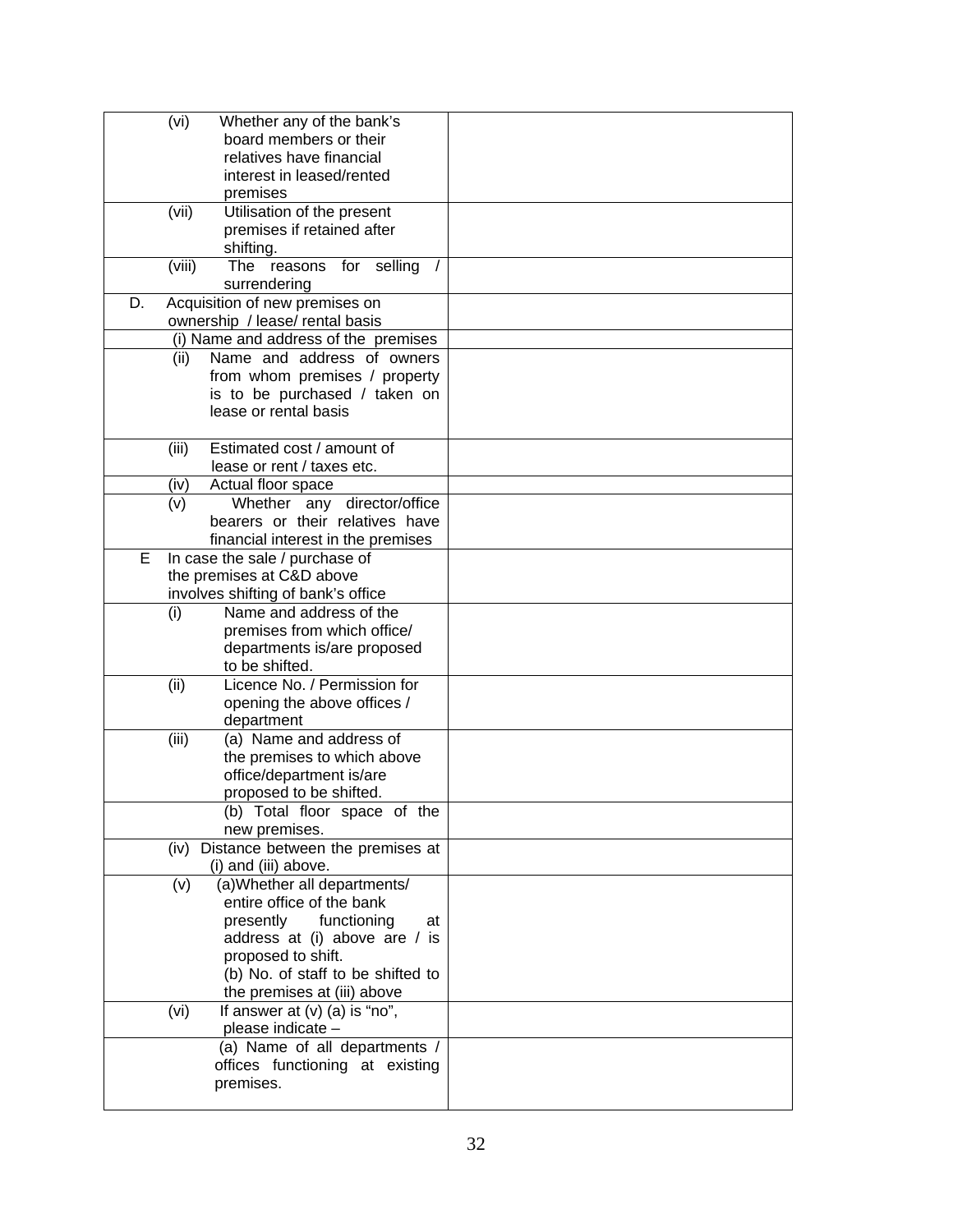| (b) The departments which will<br>continue to function at<br>the<br>existing place after proposed |  |
|---------------------------------------------------------------------------------------------------|--|
| shifting                                                                                          |  |
| (vii) Reasons for shifting                                                                        |  |
| F.<br>Whether<br>the<br>(i)<br>which<br>the<br>office<br>city/town<br>in<br>$\sqrt{ }$            |  |
| department in question is / are located                                                           |  |
| is a semi-urban, urban or a<br>metropolitan centre? Please                                        |  |
| specify.                                                                                          |  |
| (ii) Whether the locality to which                                                                |  |
| the office/department is to                                                                       |  |
| be shifted is $-$<br>predominantly residential<br>а.                                              |  |
| b.<br>predominantly commercial                                                                    |  |
| industrial area<br>$C_{-}$                                                                        |  |
| (iii) Are there any branches of another                                                           |  |
| urban co-operative or commercial bank                                                             |  |
| within 400 meters from the<br>new                                                                 |  |
| location? If so, give details (i.e. their                                                         |  |
| names and distance from the new                                                                   |  |
| location)                                                                                         |  |
| Is any other urban co-op. or<br>(iv)                                                              |  |
| commercial bank also located in the                                                               |  |
| same building to which the office /                                                               |  |
| department is proposed to be shifted or                                                           |  |
| in a building adjoining or opposite to it?<br>If so, give details.                                |  |
| If answer to items (iii) or (iv) is "yes",                                                        |  |
| please enclose a sketch-map showing                                                               |  |
| of (a) existing and proposed<br>location                                                          |  |
| premises and (b) other banks within                                                               |  |
| 400 meters of the existing<br>and                                                                 |  |
| proposed premises)                                                                                |  |
| (v) The bank may conduct a quick                                                                  |  |
| survey of the area to which it proposes                                                           |  |
| to shift its office and enclose a survey                                                          |  |
| report indicating inter-alia :                                                                    |  |
| a. population of the area;                                                                        |  |
| b. Geographical limits of the area;                                                               |  |
| c. No. of offices of urban co-op. and                                                             |  |
| commercial banks in the area (mention                                                             |  |
| names of the banks)                                                                               |  |
| d. Types of economic activities carried                                                           |  |
| on in the area                                                                                    |  |
| e. Existing level of banking business of                                                          |  |
| the branch which is proposed to be<br>shifted.                                                    |  |
|                                                                                                   |  |